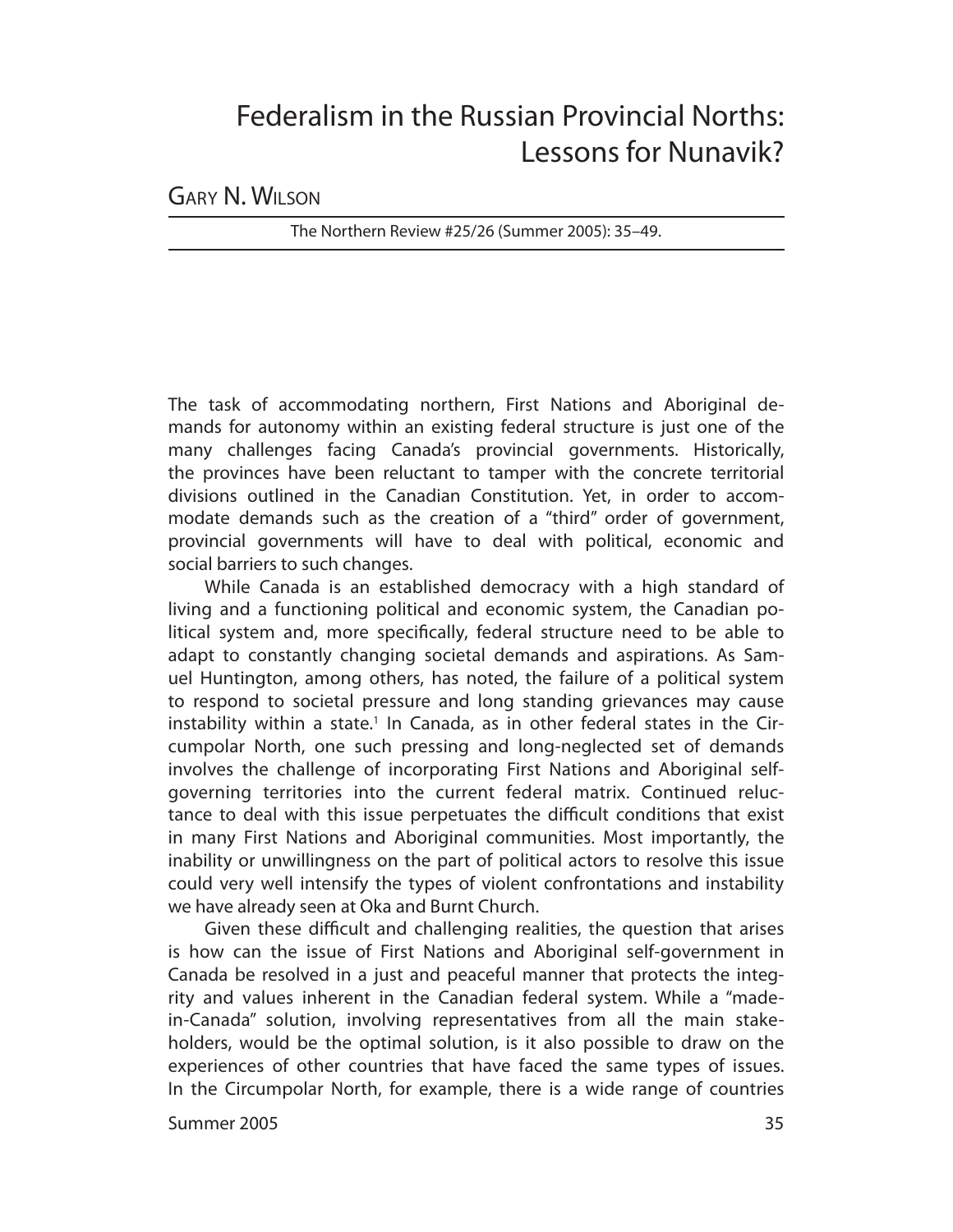that have experienced the challenges of Aboriginal self-government and self-determination. Such comparative experiences could be useful in developing models and institutional structures to deal with this particular set of issues. At the very least, Canadians could learn from the problems experienced by other countries and seek to avoid these problems as they chart their own course.

Using the comparative approach, the main purpose of this paper is to examine the Canadian case within the context of the Russian Federation and its predecessor, the Soviet Union. In order to shed some light on the current process of reform and institutional development in Canada, the paper will explore the challenges and problems associated with the protection of Indigenous autonomy in the Russian provincial Norths in the Soviet and post-Soviet periods. The paper will begin by briefly reviewing the institutional mechanisms through which successive Soviet and Russian governments have responded to the issue of Indigenous self-government and autonomy. This will involve an overview of the system of nested or matryoshka federalism, which has been an institutional feature of the Soviet, and now Russian, federal system since the 1930s. The paper will then examine the benefits and shortcomings of this model, with a focus on the problems of nested federalism in the post-Soviet period.

The second part of the paper will look at the concept of nested federalism in the context of the provincial Norths in Canada. The discussion will focus specifically on the case of Nunavik, a region in northern Quebec, which exhibits features of the Russian nested federalism model. According to a comparative survey in the recent report of the Nunavik Commission:

While the Nunavut Government operates within a territorial framework under federal jurisdiction, and the Greenland Home Rule Government operates within its special relationship with the Danish Government, there exists no ready-made model for an autonomous form of public government within any of Canada's provincial jurisdictions. As a result, the Commission had to start from scratch when formulating its recommendations for the design of a Nunavik Government.<sup>2</sup>

Although the type of regional structure envisioned in the Nunavik Commission's report is indeed unprecedented in Canada, in many respects, the Commission's proposals closely mirror the type of nested federal arrange ments that have existed in the Soviet Union and Russia for decades. As the future of Nunavik is currently in a process of transition, this paper will seek to inform the debate about the evolution of the Nunavik model through a scholarly examination of the similarities and differences between Nunavik and Russia's autonomous okrugs (districts). It is the author's contention that such an examination will lend support to the notion that sharing best practices can be a mutually beneficial process, not just a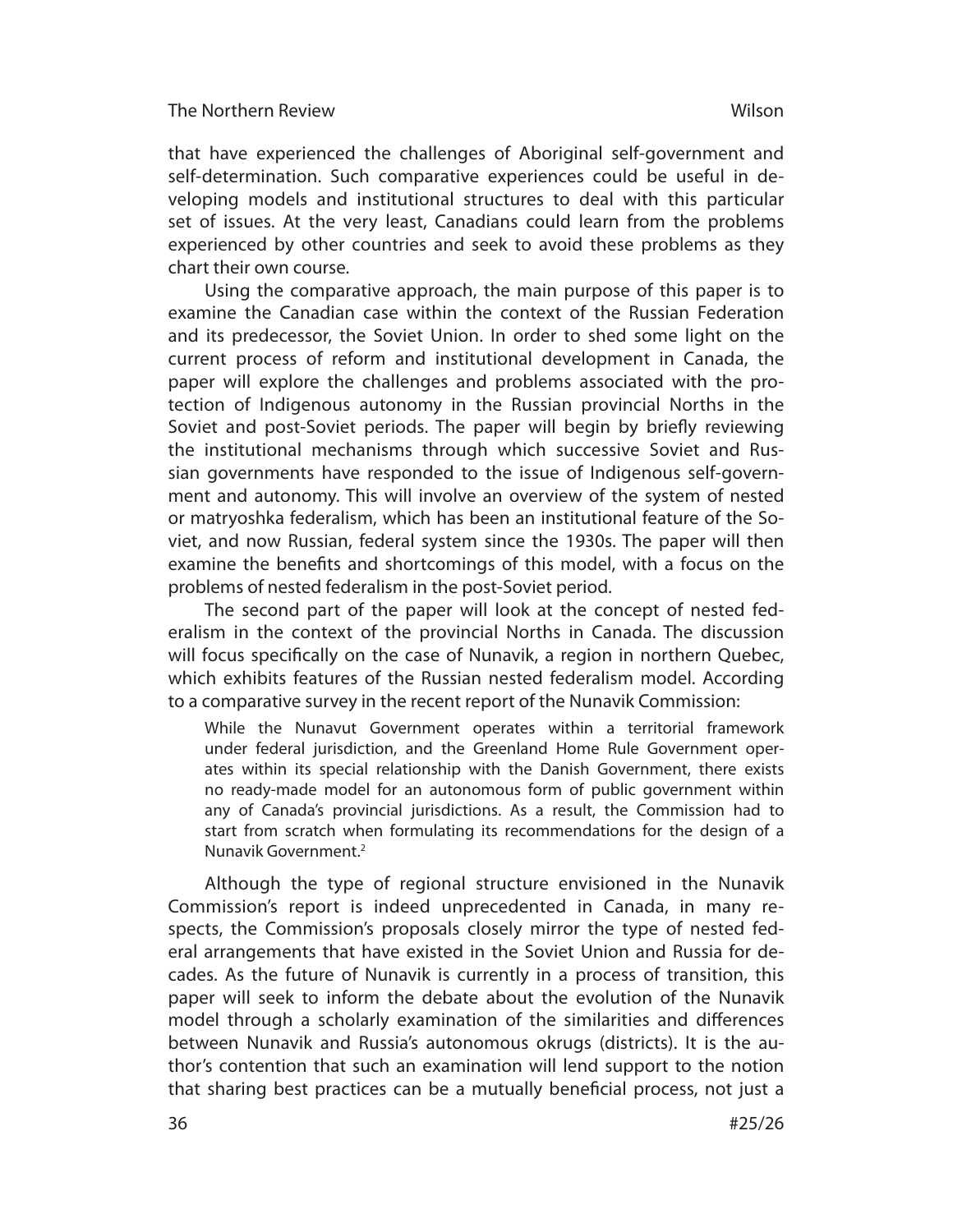unilateral arrangement in which established democracies bestow their political knowledge upon transitional and developing states.

## Nested Federalism in the Soviet Period

The Russian North is populated by a myriad of different ethnic groups, both Indigenous and non-Indigenous. Although non-Indigenous peoples have lived in northern Siberia for centuries, the bulk of the non-Indigenous population<sup>3</sup> came to the region during the economic development boom that occurred in the post-World War II period. The large-scale development of natural resources by the Soviets in the 1960s and 1970s caused enormous economic and demographic changes in Western and Central Siberia. Resource development had a huge impact on the population of the region. Huge cities, dwarfing urban areas in the other countries in the Circumpolar North, were built to house workers in the resource extraction sectors and their families.

More importantly for the purposes of this study, the influx of migrants from all parts of the Soviet Union quickly overwhelmed Indigenous populations that had traditionally lived in the North. In many parts of the Russian North today, non-Indigenous peoples vastly outnumber Indigenous populations, a reality that poses a continual threat to the existing autonomy (territorial and otherwise) of Indigenous peoples. Moreover, resource development, with all its environmental, social and economic consequences, adversely affected the traditional lifestyles and cultures of the Indigenous peoples, which had already been damaged by earlier political and economic programs such as collectivization and relocation.

Prior to the resource boom of the post-war period, the Indigenous minorities of the Soviet North had been granted a certain amount of autonomy through the creation of national okrugs. These districts, many of which were founded during the Stalin era in the 1930s, were designed to pro vide the Indigenous peoples of Siberia with control over cultural and some administrative matters. The creation of the districts did, in some ways, give Indigenous minorities a voice at the local level. It should be pointed out, however, that this voice was constrained by a number of factors. First, although federal in form, the Soviet Union was a highly centralized unitary state. Political and economic decision-making was strictly controlled by the Com munist Party and the centralized economic and administrative structures based in Moscow. Second, the districts themselves were situated within a regional-territorial hierarchy. They were considered autonomous units within another "host" region (usually an oblast (region) or a krai (territory)). The political and economic authorities in these "host" regions were often responsible for development decisions in the okrugs. The system resembled a Russian matryoshka or nesting doll, in which small-

Summer 2005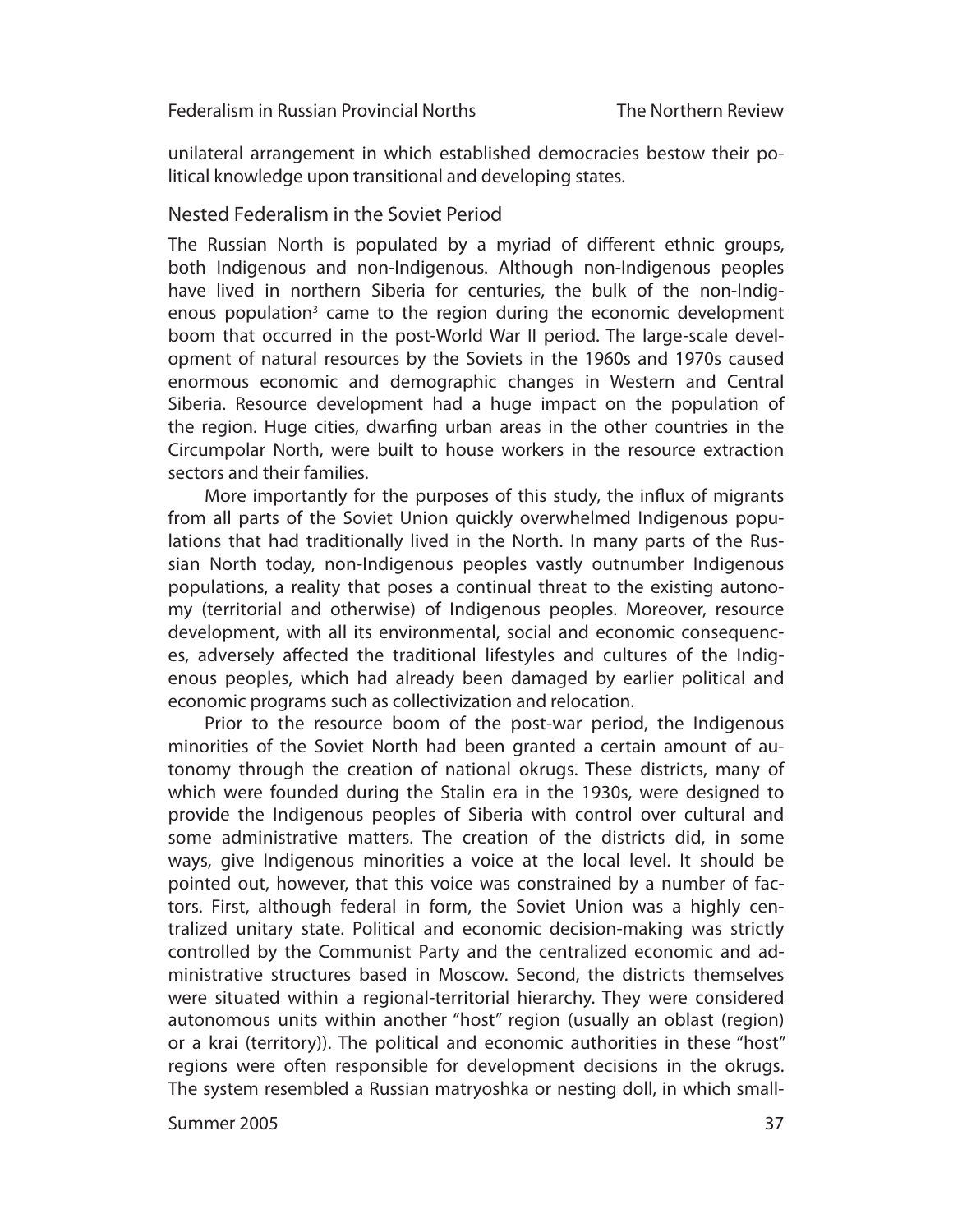er dolls fit within the larger dolls. Ultimate political and economic control was wielded along a strict hierarchy, leaving very little real autonomy for the Indigenous peoples of the national okrugs.

In addition to bestowing limited degrees of territorial autonomy on northern Indigenous minorities through the system of matryoshka federalism, Soviet governments in the 1920s and 1930s also actively promoted cadres from non-Russian ethnic groups to political offices at the local level through a policy known as korenizatsiia (nativization). In the national okrugs, many lower- and middle-grade positions within the Communist Party and administrative structure were filled by members of Indigenous minorities. A lack of training and formal education, however, meant that many of these individuals were unable to fulfill the requirements of the posts, leading to chauvinistic Russian charges that the members of Indigenous minorities were incapable of doing "responsible" work.<sup>4</sup> Although the policy of korenizatsiia was abandoned by the late 1930s, and despite its shortcomings, it did set in motion a number of positive demographic and political eff ects for non-Russian peoples, including Indigenous minorities, which were felt well into the post-war period.<sup>5</sup>

Following the Second World War, the exploitation of northern and remote regions intensified as new sources of resource wealth were tapped to spur industrialization and economic growth in other parts of the Soviet Union. The discovery of massive oil and gas deposits in western Siberia in the mid 1950s and early 1960s set in motion a series of economic, political and de mographic changes that would have an enormous impact upon the inhabitants and the environment of the national okrugs. The expansion of the oil and gas industries led to the migration of ethnic Russians and members of other ethnic groups from the western parts of the Soviet Union, a process that significantly diluted the Indigenous portion of the population. Relentless resource exploitation also had a damaging effect on the environment, adversely affecting the traditional lifestyles of the Indigenous peoples.<sup>6</sup>

By the late 1970s, constitutional changes introduced by the Brezhnev government modified the status of the national okrugs. The revised 1977 Soviet and 1978 Russian (RSFSR) constitutions provided the okrugs with greater autonomy by strengthening their links with national-level institutions. They were given representation in the highest state organs of the USSR and the right to legislative initiative, although it is important to bear in mind that such privileges were still being granted within a highly centralized, undemocratic system.<sup>7</sup>

In 1980, the Soviet government passed the Law on Autonomous Okrugs. This piece of legislation was seen by many as a step backwards for Indigenous minorities in their attempts to reinforce their political autonomy. The term "national okrugs" was replaced by the more neutral term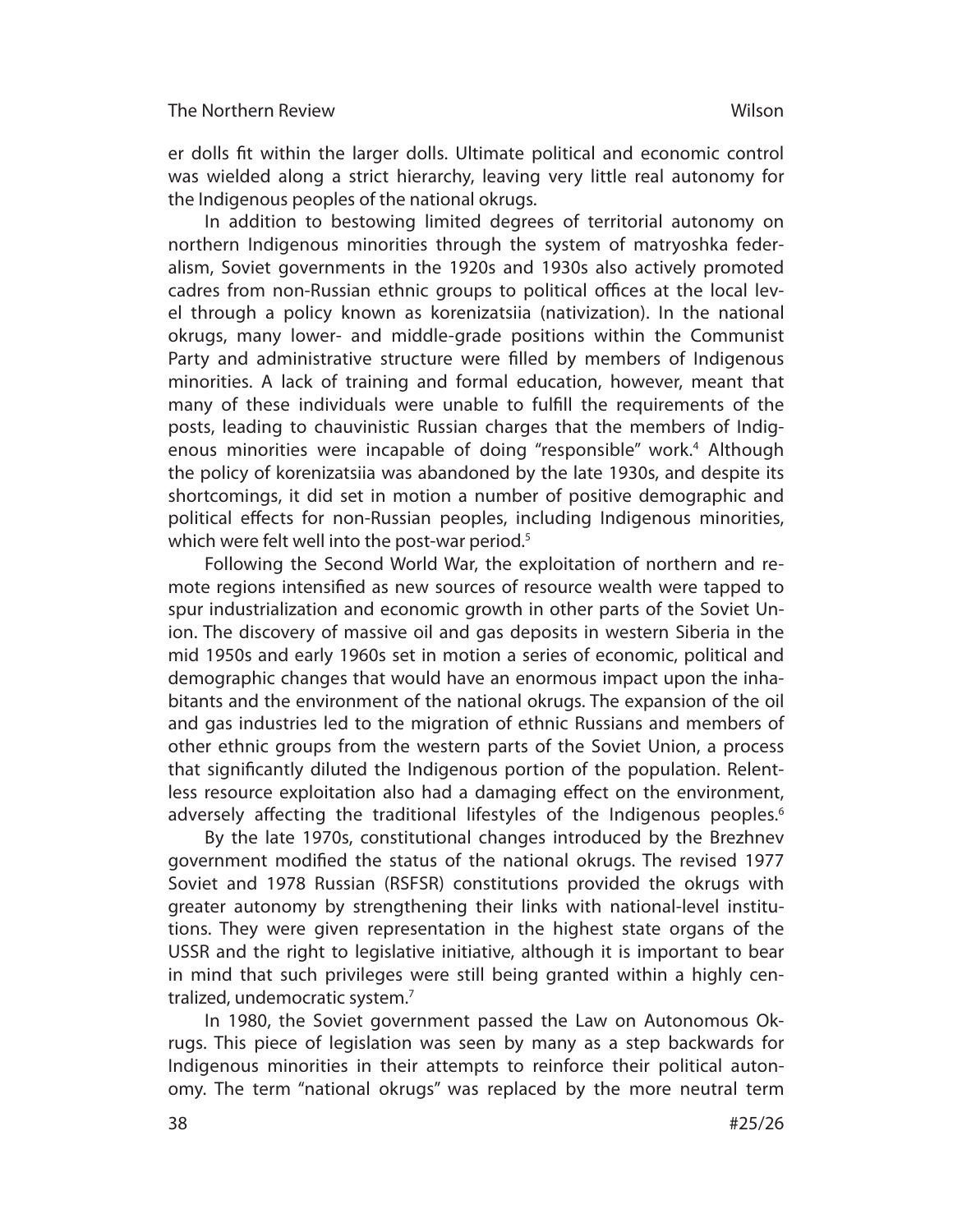"autonomous okrugs" and all references to Indigenous minorities were removed from the text of the law. The law also enhanced the position of the "host" regions in relation to the okrugs, a move that further limited okrug autonomy.<sup>8</sup> According to this law, the okrugs were still considered parts of their "host" regions. As a result, their budgets were still a part of the larger regional budget and the "host" regions still had the power to change decisions made by an okrug administration. $9$  In many respects, the changes made in the early 1980s caused the types of regional and ethnic tensions in the okrugs that existed in other parts of the Soviet Union at this time. Such tensions would eventually become one of the primary causes of the downfall of the Soviet Union in 1991.

The rise to power of Mikhail Gorbachev in 1985 heralded a new era in Soviet politics following the political and economic stagnation of the 1970s. Gorbachev's policies of glasnost' (openness) and perestroika (restructuring) sparked new hope that the authoritarian regime was slowly starting to liberalize. Many territorially based national groups saw these changes as vehicles for achieving greater autonomy, self-determination and, in some instances, secession from the Soviet Union. Although the union republics were at the forefront of the autonomy movement, other regions within the Soviet federal hierarchy also recognized the opportunities created by Gorbachev's reforms.

In the autonomous okrugs, both Indigenous and non-Indigenous groups engaged in grassroots protest and institution building. In 1990, the first Congress of Northern Minorities was held in Moscow.<sup>10</sup> Regional and local governments across northern Russia, where the majority of the okrugs are located, also asserted their autonomy from the central government and, in the case of many okrugs, from their "host" regions. For example, in 1991, the regional council of the Chukotskii Autonomous Okrug, located in northeastern Siberia, declared the region an autonomous soviet socialist republic.11 Although the collapse of the Soviet Union would later nullify this move, the region did secede from its "host" region, Magadan oblast, in 1992.<sup>12</sup> In the case of the rich, western Siberian oil and gas producing regions, the lure of resource rents provided an impetus for regional governments to claim ownership of these resources. The intergovernmental conflicts caused by such declarations set the stage for the development of federalism and intergovernmental relations in post-Soviet Russia.

## Nested Federalism in the Post-Soviet Period

The hyper-centralized political and economic system described in the previous section persisted until the collapse of the Soviet Union. While the re forms introduced after 1991 were designed to speed the development of democracy and the market, the economic and political chaos caused by the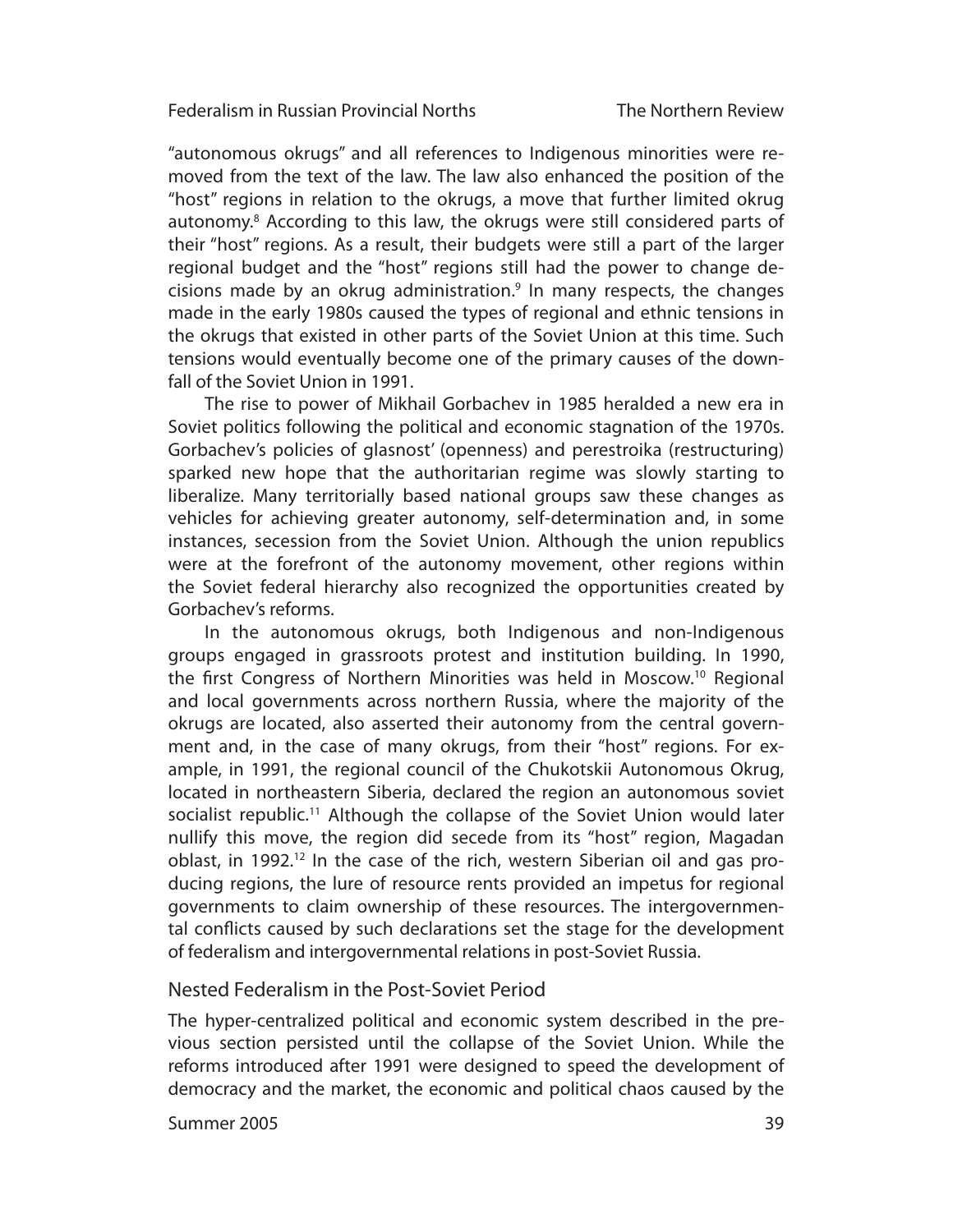transition from communism has had a marked effect on the living standards of the vast majority of the population. The Indigenous peoples of northern Russia are no exception. In fact, many members of Indigenous minorities look back with nostalgia to the Soviet period, as oppressive and destructive as that period was, as a time of relative economic stability and comfort.

But what of the autonomy that Indigenous peoples enjoyed through the system of nested federalism? How have their situations changed as a result of the broader transformations affecting the Soviet Union and Russia? To begin with, many Indigenous peoples have become demographically outnumbered in the districts that were originally created to provide them with cultural and administrative autonomy.13 Although many Indigenous politicians are still in positions of authority, a legacy of policies enacted many decades ago, non-Indigenous peoples dominate in the economic sphere and increasingly in the political sphere.

Indigenous peoples also find that their interests are increasingly coming into conflict with those of the non-Indigenous political elite and the powerful economic interests they represent. In post-Soviet Russia, we see the development of a number of large, vertically integrated resource extraction companies that have divided the northern regions into territorial "fiefdoms." More recently, officials from these resource companies have even begun to play more direct roles in the political process by seeking political office in the regions, thereby securing their economic interests. Although further resource development promises to bring economic dividends for northern regions,<sup>14</sup> it is questionable whether these economic resources will be used to preserve and promote the Indigenous cultures of these regions.

But what of the nested federal arrangements that Russia inherited from the Soviet Union? Despite that fact that the autonomous okrugs no longer fulfill the purpose for which they were originally designed, they still offer some degree of autonomy to the Indigenous and non-Indigenous peoples of the Russian North. Nested federalism has largely survived the Soviet collapse intact. In some cases, the okrug governments have been able to carve out a larger share of political and economic resources, thus enabling them to enjoy a greater degree of political and economic autonomy from their "host" regions. In many cases, however, the okrugs remain dependent on their "host" regions and the federal government for revenues to fund the most basic state services.

According to the 1993 Russian constitution, the ten autonomous okrugs have legal status as subjects of the federation.<sup>15</sup> Along with such status comes representation in federal bodies of state authority (the State Duma and the Federation Council) and in any intergovernmental (federal-regional) meetings. In this regard, the okrugs are considered equal to other federal units (republics, regions, territories, etc.).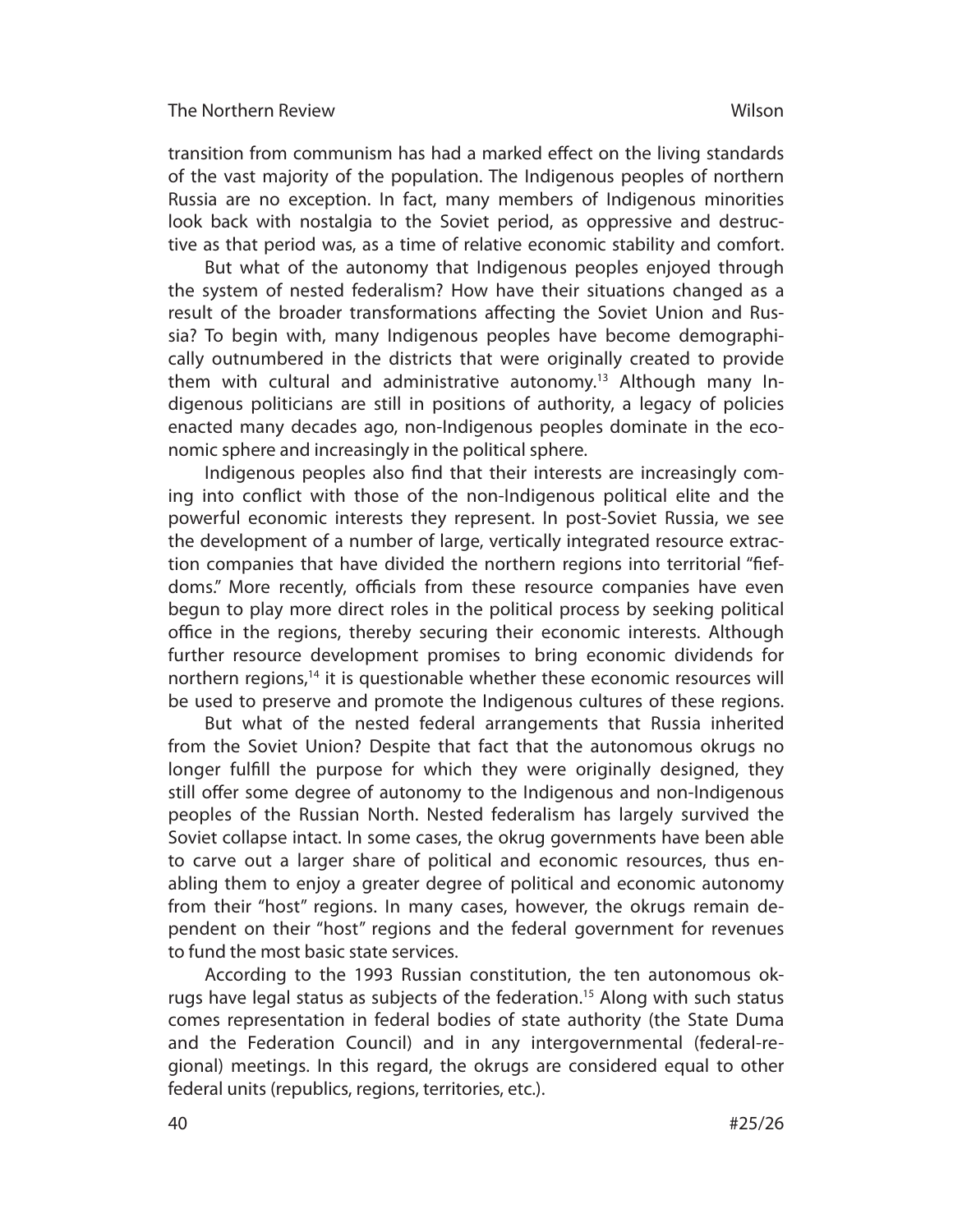At the regional level, the okrugs have representation in their particular "host" region's legislative body. Depending on the population size of the okrug, such representation could amount to a significant plurality of seats, or relatively nominal representation.<sup>16</sup> In addition to this formal representation, interaction between representatives of the okrugs and their "host" regions also takes place on a more informal level, and usually at the executive level of government. As in Canada and in other federal states, such informal mechanisms of executive federalism are a common feature of intergovernmental relations in contemporary Russia.

The task of creating an effective legal framework for intergovernmental relations between the okrugs and their "host" regions has been complicated by many factors, not least of which are the political, economic and social instabilities of the transition period. Another source of interregional squabbling is the fact that the economic stakes are very high. Generally speaking, Russia's autonomous okrugs exhibit extremes of wealth and poverty. Some such as the Khanty Mansiiskii, the Yamalo-Nenetskii and Taimyrskii Autonomous Okrugs contain vast deposits of natural resources that are being actively exploited. Others, such as the Evenkiiskii and Chukotskii Autonomous Okrugs, have resource wealth, but it is largely untapped and the okrugs themselves are dependent on federal and "host" region subsidies for much of their revenues.

One of the most problematic aspects of nested federalism in Russia is the institutional instability that arises from the unclear delineation of responsibilities and jurisdictions between the okrugs, their "host" regions and the federal government. Legal instability and a lack of legal transparency are problems that have plagued Russia generally in the 1990s, but this problem is particularly acute in the Russian North because nested federal arrangements involving the autonomous okrugs cover vast stretches of this territory. The legal basis for the relationship between the okrugs and their "host" regions was not clearly spelled out in the 1993 Russian Constitution, and is still evolving as the regions in question adopt treaties and agreements to clarify their relations.<sup>17</sup>

These problems have been exacerbated by two other factors: a lack of leadership and guidance from the federal level, and the widespread use of concurrency or joint control to delineate responsibilities between the federal and regional governments in the federal constitution. During the 1990s, the federal government was unable to agree on a federal law outlining the relationship between the okrugs and their "host" regions, and has basically left it up to the regions themselves to institutionalize their relations. The result has been a patchwork quilt of arrangements, with some more defined than others.

Another issue is that many policy areas in the Russian Constitution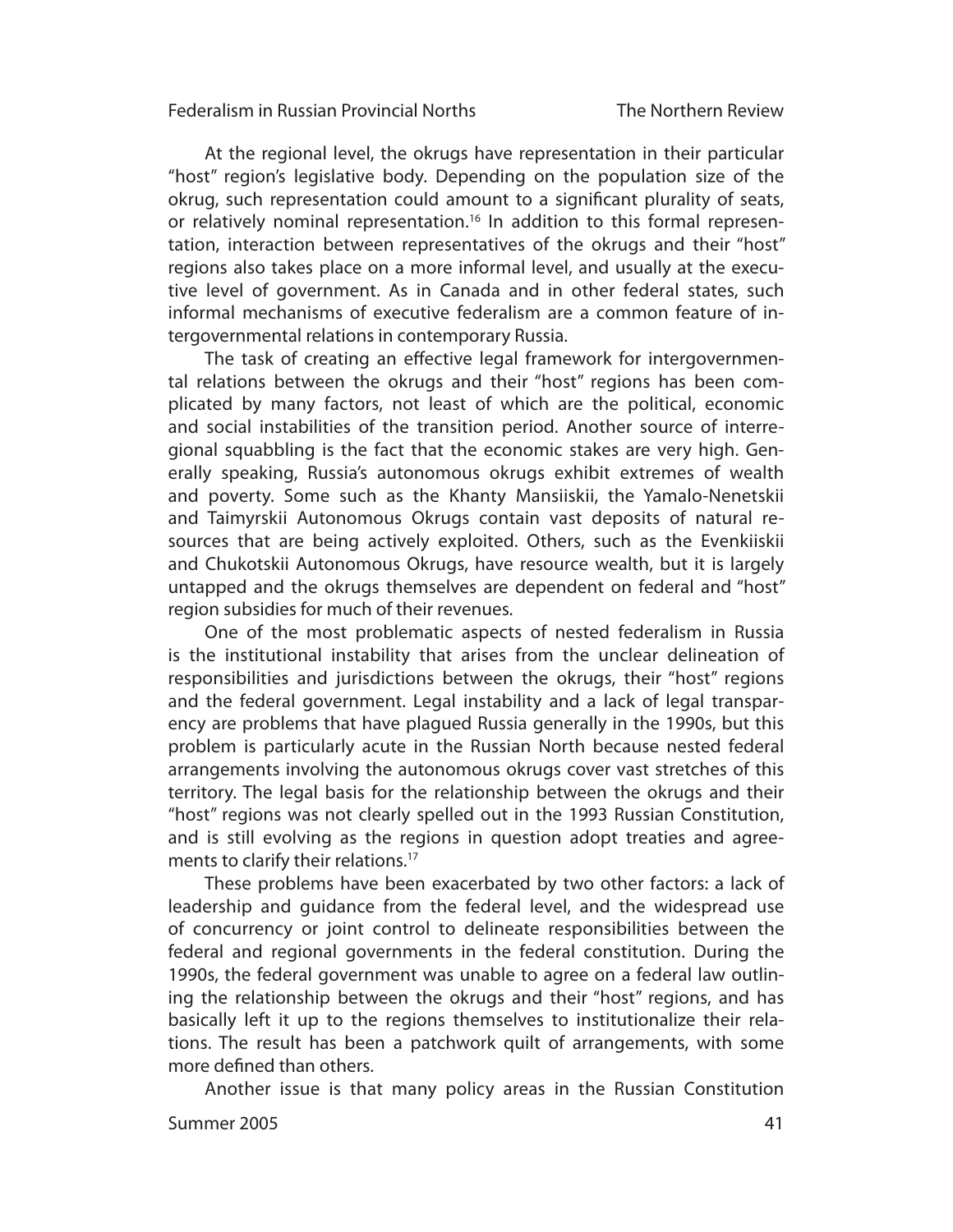fall under the concurrent jurisdiction of the federal and regional governments. While this could be a positive feature of a federal state (encouraging cooperation and collaboration), the transitional and conflictual nature of Russian federalism has raised barriers to such collaboration. The incapacity of the federal government in the 1990s also encouraged regions to take on responsibilities in areas of concurrent jurisdiction. This resulted in the passage of regional legislation that was later challenged when the federal government finally started to get its legislative act in order.

More recent federal reforms by the Putin government have attempted to deal with the problems of intergovernmental conflict, and overlapping and contradictory legislation. The establishment of seven federal "super" districts, each one comprising between ten and fifteen regions, has improved interregional coordination. Each federal district is headed by a presidentially appointed representative who is responsible for coordinating relations among the regions and between the regions and the federal government. The Putin government has also taken steps to clarify the delineation of authority between the regions and the federal government in areas of concurrent jurisdiction through the Kozak Commission. These initiatives move Russia away from the chaotic decentralization that existed in the 1990s. The question, however, is whether they will lead to the creation of a viable and fair federal system, or something more akin to the centralized federal façade that existed in Soviet times.

# The Future of Nested Federalism

One of the most striking features of the Russian federal system is the sheer number and complexity of the federal units. The Russian Federation is comprised of 89 federal units, which are further arranged into six different categories. Since 1991, there has been pressure to rationalize this system by reducing the number of federal units. Proposals for reduction have varied substan tially, but the most recent proposal has called for the amalgamation of the ten autonomous okrugs into their "host" regions. This proposal has been met with considerable support from a number of federal and regional departments and officials, including the "host" regions and some of the federal district administrations mentioned above.

Within the okrugs themselves, there is substantial support for the idea of amalgamation, especially from the non-Indigenous populations that moved to the North in Soviet times for economic and employment reasons. The decline of the northern economy over the past decade has forced many people to leave the North, with many seeking to relocate to the southern ""host" regions. By contrast, the Indigenous peoples of the North, having deep cultural roots in the North, are more reluctant to move. They also do not support the idea of amalgamation because it may take away the last ves-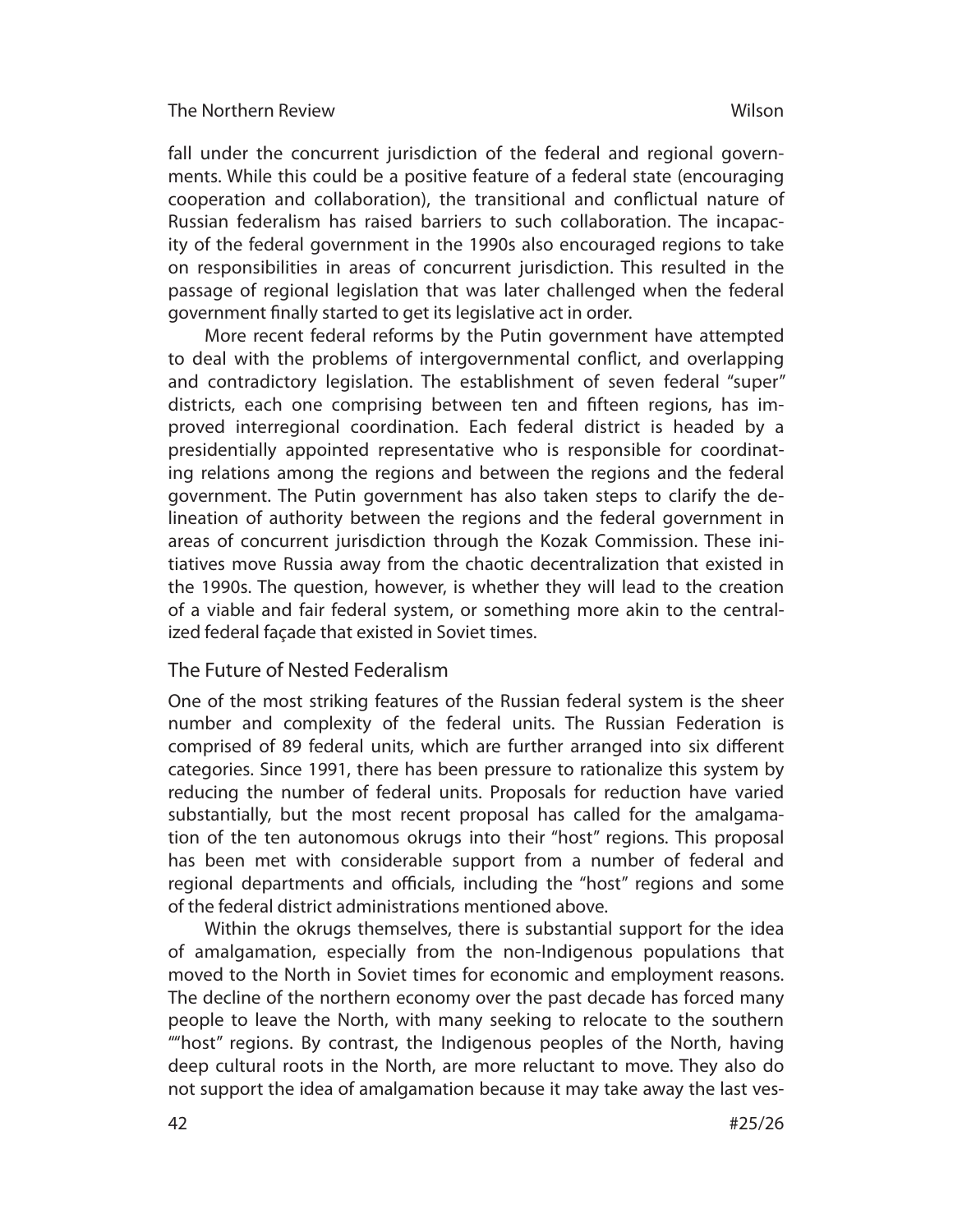tiges of the autonomy and status they enjoyed under the autonomous okrug system. Some of these privileges range from the formal (a certain number of seats in the okrug legislature being reserved for members of Indigenous populations) to the more informal relationships that have developed between Indigenous peoples' organizations and okrug-level politicians.

# Is the Russian Model Applicable to Canada?

The question of whether the circumstances and experiences of Russia are in any way applicable to Canada and other established democracies is one that has been hotly debated in the academic literature.<sup>18</sup> Despite the misgivings that scholars have about comparing Russia with the West, given their political, economic and historical differences, many similarities between Canada and Russia are clearly apparent. Both are territorially and ethnically diverse northern federations, with significant Indigenous populations. Both face the same challenges of how to accommodate demands for Aboriginal self-government and autonomy within an existing federal model of public government. Russia, arguably, has had more experience with territorially and constitutionally based solutions to the issue of selfgovernment through its system of nested federalism. Nested federalism, however, has not really fulfilled the goal of Aboriginal self-government in Russia. At the same time, Canada too has begun to experiment with territorial solutions to the question of Aboriginal self-government. The creation of Nunavut is one recent example of this trend.

In some respects, the nested federal arrangements currently in place in the Russian Federation offer both a model for accommodating demands for Aboriginal self-government and a caution about the challenges of incorporating self-governing areas into existing territorial arrangements. Nested federalism demonstrates that existing communities in remote areas can be granted autonomy and jurisdiction over certain areas of government within an existing federal unit. Moreover, it suggests that special provisions can be put into place to strengthen Aboriginal representation in regional government.

The idea of nested federalism is not without precedent in Canada. In Nunavik, a region in northern Quebec, a nested federal arrangement has re cently been suggested by the Nunavik Commission, which was created in November 1999 following the Political Accord between the Nunavik Party, the Province of Quebec and Canada. The Commission was comprised of representatives of the Nunavik Inuit, the Quebec provincial government and the federal government and was charged with the mandate of proposing a form of government for Nunavik.19

The Commission held extensive hearings with public and regional organ izations in communities across Nunavik and in neighbouring regions, as well as with officials from the provincial and federal govern-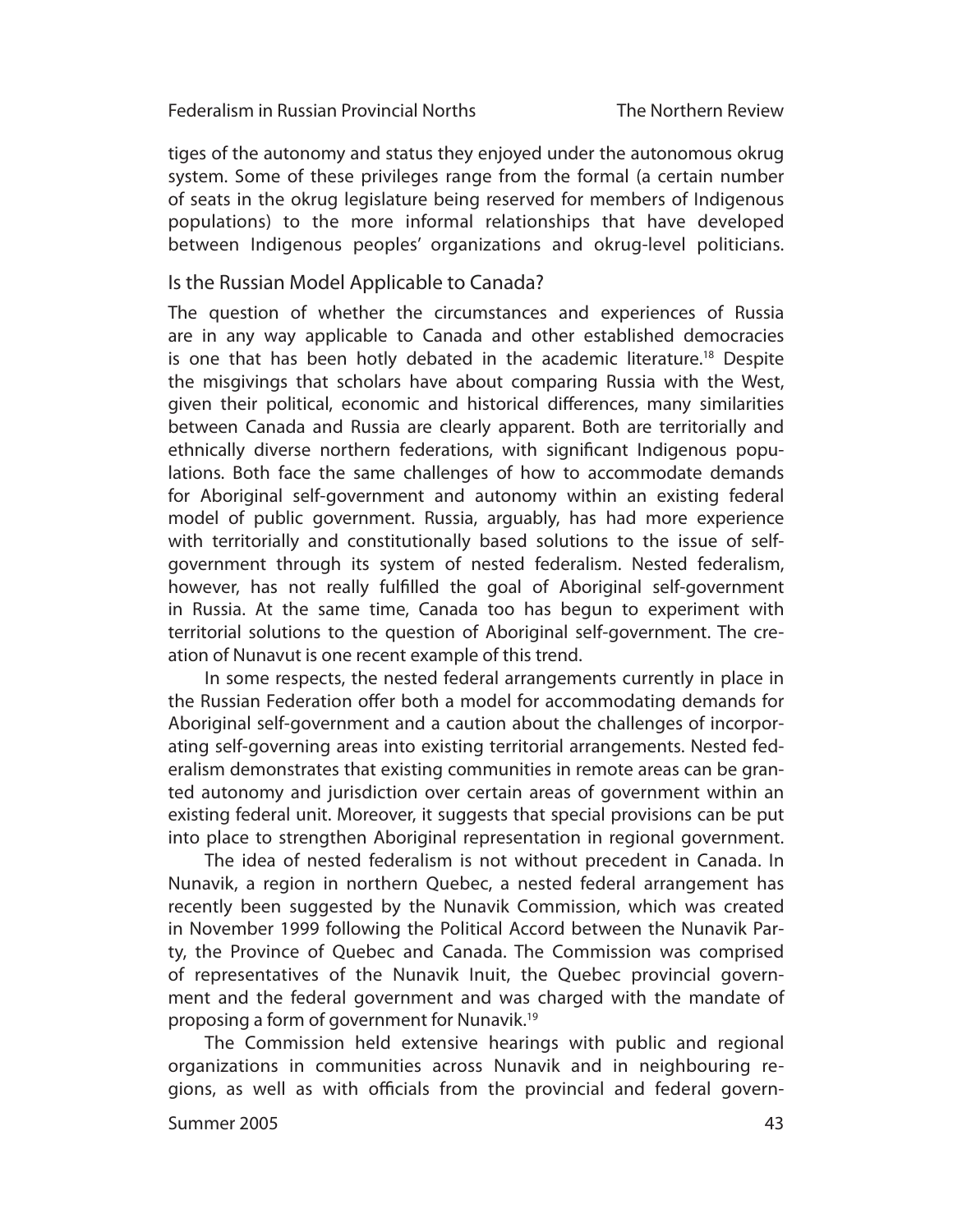ments, Nunavut and Greenland. In March 2001, it tabled a report in which its principal recommendation was the establishment of a regional government for Nunavik.<sup>20</sup> According to the report, this government should consist of the following features:

- non-ethnic, public institutions of government;
- an assembly comprised of fifteen locally elected members (one for each community in Nunavik and one for the Naskapi<sup>21</sup>);
- a government composed of at least five members, including the leader, elected on a Nunavik-wide basis;
- a council of elders composed of fifteen representatives from all the Nunavik communities and the Innu of Chisasibi,<sup>22</sup> which would advise the Assembly and act as the guardian of Inuit language and culture;
- a Nunavik court and specific judicial district;
- two intergovernmental commissions consisting of representatives of the federal, Nunavik, and Quebec governments (Nunavik Environmental Commission and the Nunavik Wildlife Commission);
- various intergovernmental and public forums such as a Nunavik Conference (consisting of members of the governments of Nunavik, Quebec and Canada), and a Forum of Aboriginal Peoples of Northern Quebec; and
- representation in the parliaments of Quebec and Canada.

The Commission also recommended that the Nunavik Assembly should have exclusive law-making powers on matters of Inuit language and culture.<sup>23</sup> Concurrent powers over areas such as education, health, the environment, public security, land and resources, economic development and justice would be shared with Quebec and Canada. Furthermore, no development of natural resources could take place in Nunavik without the consent of the Nunavik Assembly. The Nunavik Government would receive shares of rents, royalties, income and sales taxes levied in the region and would be empowered to intervene in the income tax and sales tax rates.<sup>24</sup> According to the report, the Government would also be empowered to generate revenue from other sources such as fees, fines and dividends from public services enterprises. Separate block funding agreements with the provincial and federal governments would consolidate the various subsidies provided for Nunavik.25

One of the most important and controversial areas for any region or territory in a nested federal arrangement is intergovernmental relations. Although Nunavik would not be a separate federal unit with constitution-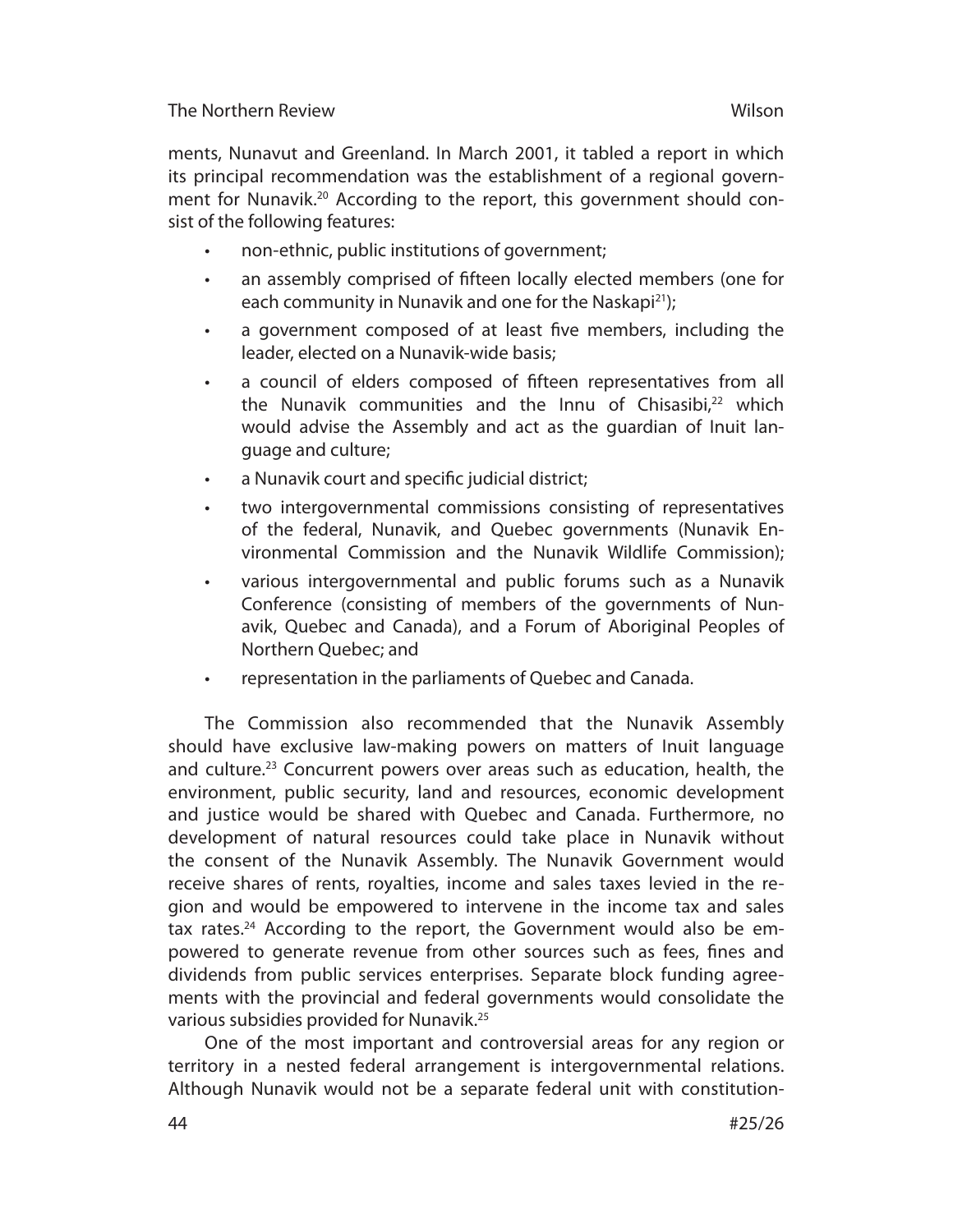al protection for its status within the federation, the Nunavik Government would still have to build relationships with other governments, both internally and externally. As noted above, a number of proposed intergovernmental forums, such as the Nunavik Conference, would assist in building these types of relationships. In addition to these specific institutional mechanisms, the Commission Report suggested that the members of the Nunavik Assembly be invited to confer with members of the Quebec National Assembly. The Nunavik Government would also be authorized to develop its own relations with governments in the territorial and Circumpolar Norths. Moreover, a Forum of Aboriginal Peoples of Northern Quebec, consisting of representatives of Inuit, Cree, Naskapi and Innu communities, would discuss mutual concerns both inside and outside the territory of Nunavik.<sup>26</sup>

# Nested Federalism in Russia and Canada

How does the situation facing the proposed region of Nunavik compare to that of the autonomous okrugs within Russia's nested federal model? What lessons can be gleaned from the experience of the autonomous okrugs, especially over the past decade, that could help Nunavik overcome the challenges and problems of building a viable and effective nested federal model?

The proposed political structure of Nunavik closely resembles that of Russia's autonomous okrugs, with a few important exceptions. Like the okrugs, Nunavik would have exclusive law-making powers in areas dealing with language and culture, as well as substantive and effective law-making powers in other important fields such as health and education. Although these powers would not be constitutionally entrenched (as they are in Russia), they do resemble the concurrent jurisdictional status of many areas of social policy in Russia.<sup>27</sup> In both cases, concurrency, whether constitutionally entrenched or not, necessitates the development of public policy in consultation with other levels of government.

The Nunavik government and parliament would be comprised of directly elected representatives, thus giving those representatives a democratic man date, independent of the mandates granted to representatives at the federal and provincial levels of government. This is also the case in the autonomous okrugs where okrug-level politicians are directly elected. Nunavik would also have representation in the federal and provincial parliaments, in much the same way that the okrugs have representation in the "host" region and federal parliaments

Perhaps the most obvious similarity between Nunavik and Russia's autonomous okrugs is that both are examples of ethnically-based regions with public governments. In the case of the okrugs, the ethnic status of the Indigenous peoples has been compromised in recent years by economic development and demographic change. This suggests that mea-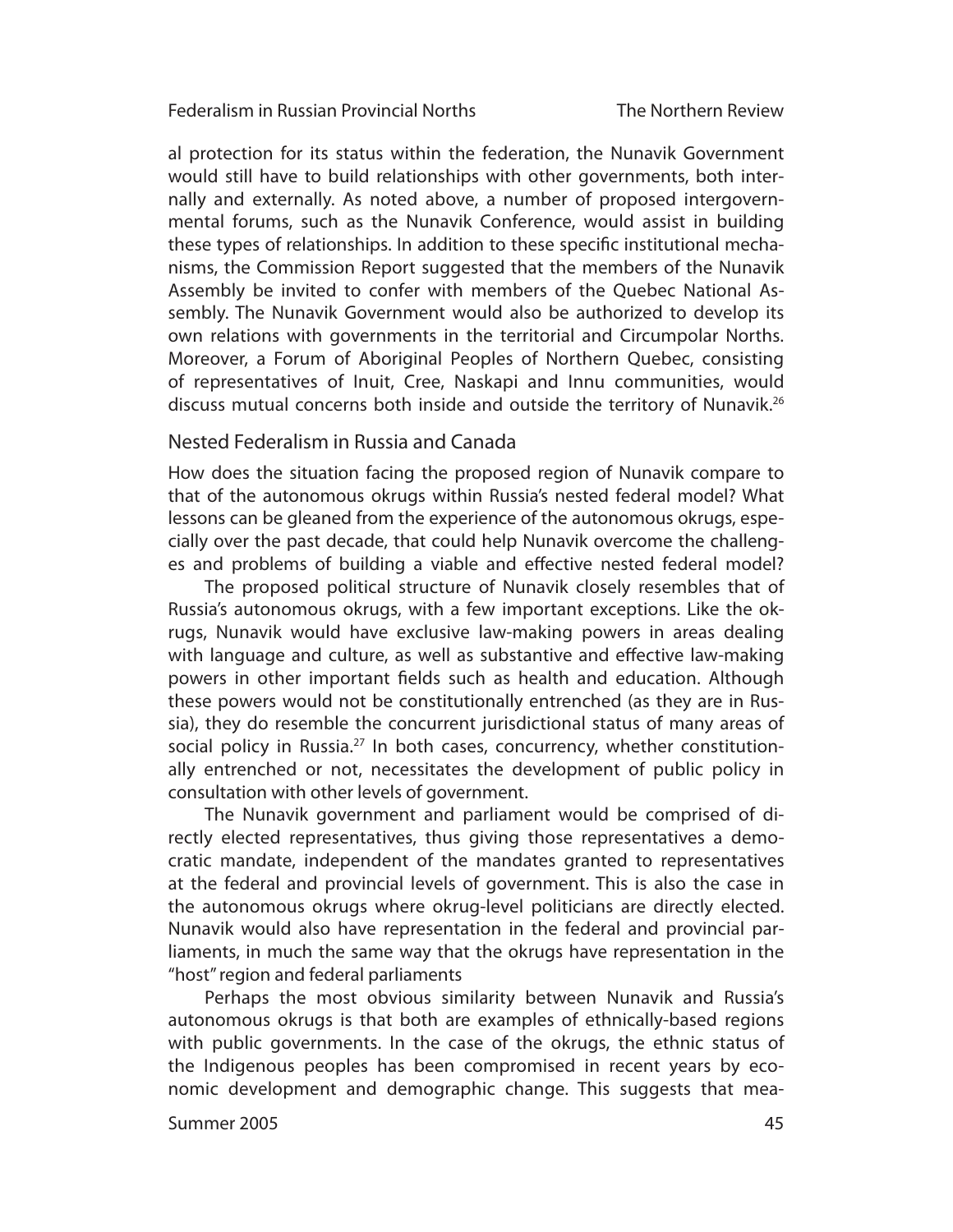sures should be put into place to protect the rights of Indigenous peoples through special and guaranteed representation in political institutions. The current ethnic composition of Nunavik is actually closer to that of many okrugs when they were first created in the 1930s. The experience of the okrugs, therefore, holds many lessons for Nunavik, especially in terms of the challenges of maintaining traditional cultures and Indigenous control in the face of economic modernization. The post-Soviet experience of the okrugs in areas such as intergovern mental relations and the distribution of powers could also provide guidance to this new region and its nascent governmental institutions.

An important distinction between Nunavik and the okrugs is that the former would not be a constitutionally recognized constituent member of the federation. In Russia, the autonomous okrugs currently possess such constitutional status and the benefits that come with it, such as equal political representation in the Federation Council, the upper chamber of Russia's bicameral parliament. By comparison, Nunavik would not have direct representation in the Canadian Senate. A Nunavik government, however, would participate in regular intergovernmental meetings with the federal and provincial governments, through institutions such as the Nunavik Conference, in order to discuss matters of mutual concern. This form of executive federalism is similar to the types of informal meetings that take place in Russia, both at the federal-regional and inter-regional levels, and is consistent with established Canadian federal practices.

While the development of Nunavik is still in its early stages, it seems that many lessons could be learned from the Russian experience with nested federalism. Over the last ten years, the Russian experience suggests that one of the most important requirements of nested federalism is a solid institutional framework, with a clear demarcation of authority between each level of government. In many cases, such an institutional framework has been sorely underdeveloped, a situation that has, in turn, caused a number of problems and intergovernmental disputes to arise over the last decade.

The broad use of concurrency as a method of demarcating responsibilities between Nunavik, and the governments of Quebec and Canada, although necessary, could also prove problematic. Many areas of government in the Russian Federation fall under the concurrent jurisdiction of the federal government and the regions. During the transition period, this has become yet another source of tension and conflict in the Federation, in large part because mechanisms for cooperation and dispute resolution are so underdeveloped. Concurrent management of important areas of jurisdiction such as health and education will place significant pressure on intergovernmental institutions such as the Nunavik Conference.

One positive aspect of the Nunavik Commission's suggestions is the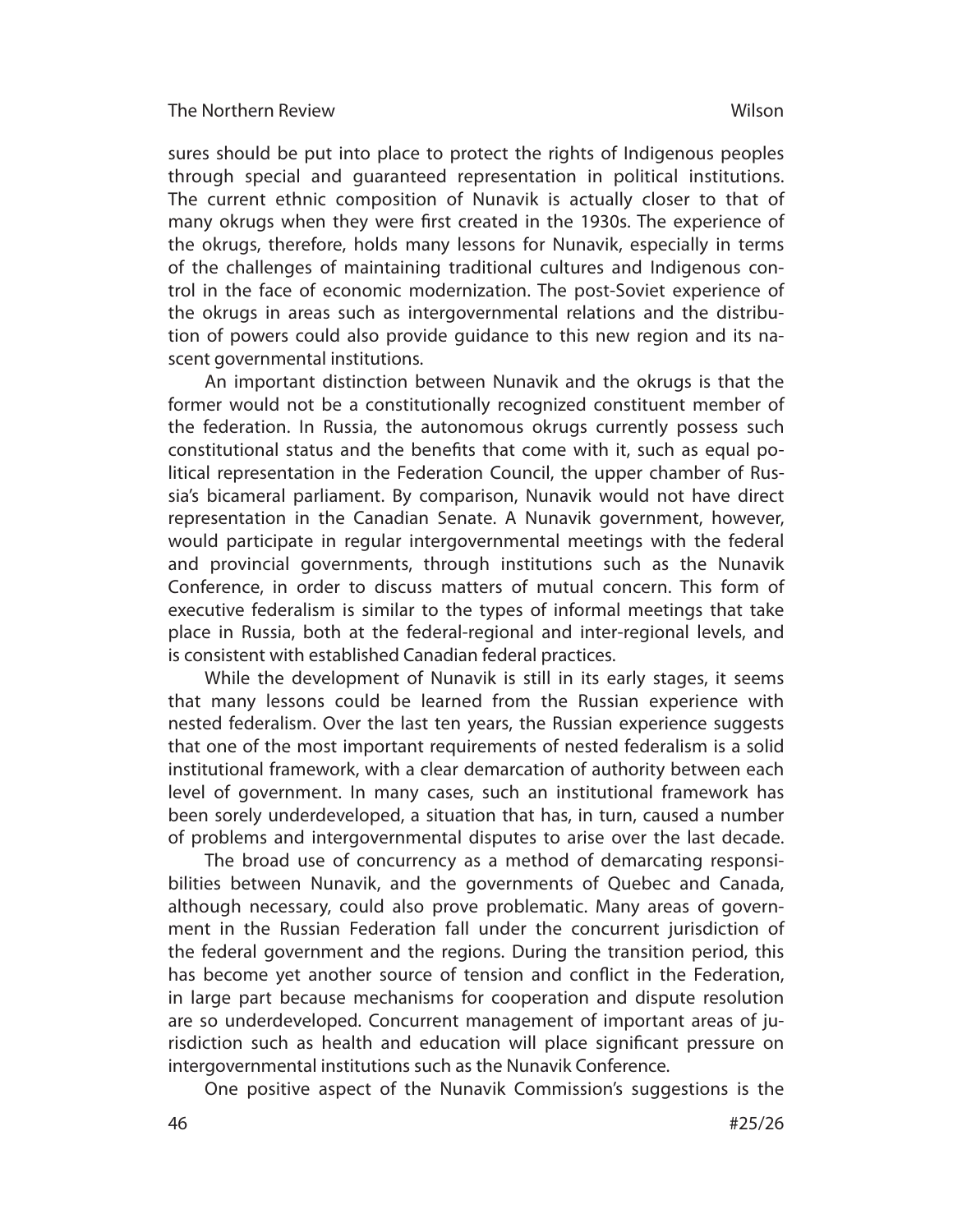emphasis it places on the proposed regional government's control over natural resource development. This is necessary if the people of the region are going to control their economic destiny and, at the same time, preserve the environment in which they live. The Indigenous peoples of northern Russia have historically had very little say in the economic development practices employed in Soviet times and in the post-Soviet period, and this has diminished their ability to protect their culture and lifestyles.

# **Conclusions**

In order to meet the changing circumstances and needs of the communities they represent, federal systems must engage in a constant process of incre mental change. In countries such as Canada, new forms of representation such as the creation of a third order of Aboriginal self-government need to become part of the federal matrix. Only then can the federal system achieve its ultimate goal of guaranteeing unity, diversity and stability within a single political structure. The barriers to self-government are immense, especially in the provinces. But, as the case of Nunavik demonstrates, accommodation and cooperation are possible.

For many Canadians, the idea of an autonomous region within a province is a relatively new one. Nested federalism is a concept that has not been a part of our federal lexicon. It is not, however, a new idea in other federal states. The nested federal arrangements that have existed in many parts of the Russian North and the links between these federal arrange ments and the concept of Aboriginal autonomy provide a number of insights for Nunavik and similar regions in other parts of Canada. At this very early stage in the constitutional development of Nunavik, the long-term positive and negative experiences of countries like Russia can be particularly useful and could well serve to inform this region's evolution.

# About the Author

Gary N. Wilson is an Assistant Professor of Political Science at the University of Northern British Columbia. His current research interests include federalism and regional politics in the Circumpolar North.

# Endnotes

- 1. Samuel P. Huntington, Political Order in Changing Societies (New Haven: Yale University Press, 1968), 11.
- 2. Amiqqaaluta Let Us Share: Mapping the Road Toward a Government for Nunavik (Report of the Nunavik Commission, March 2001), 1.
- 3. The non-Indigenous population itself is a diverse mix of members of different

## Summer 2005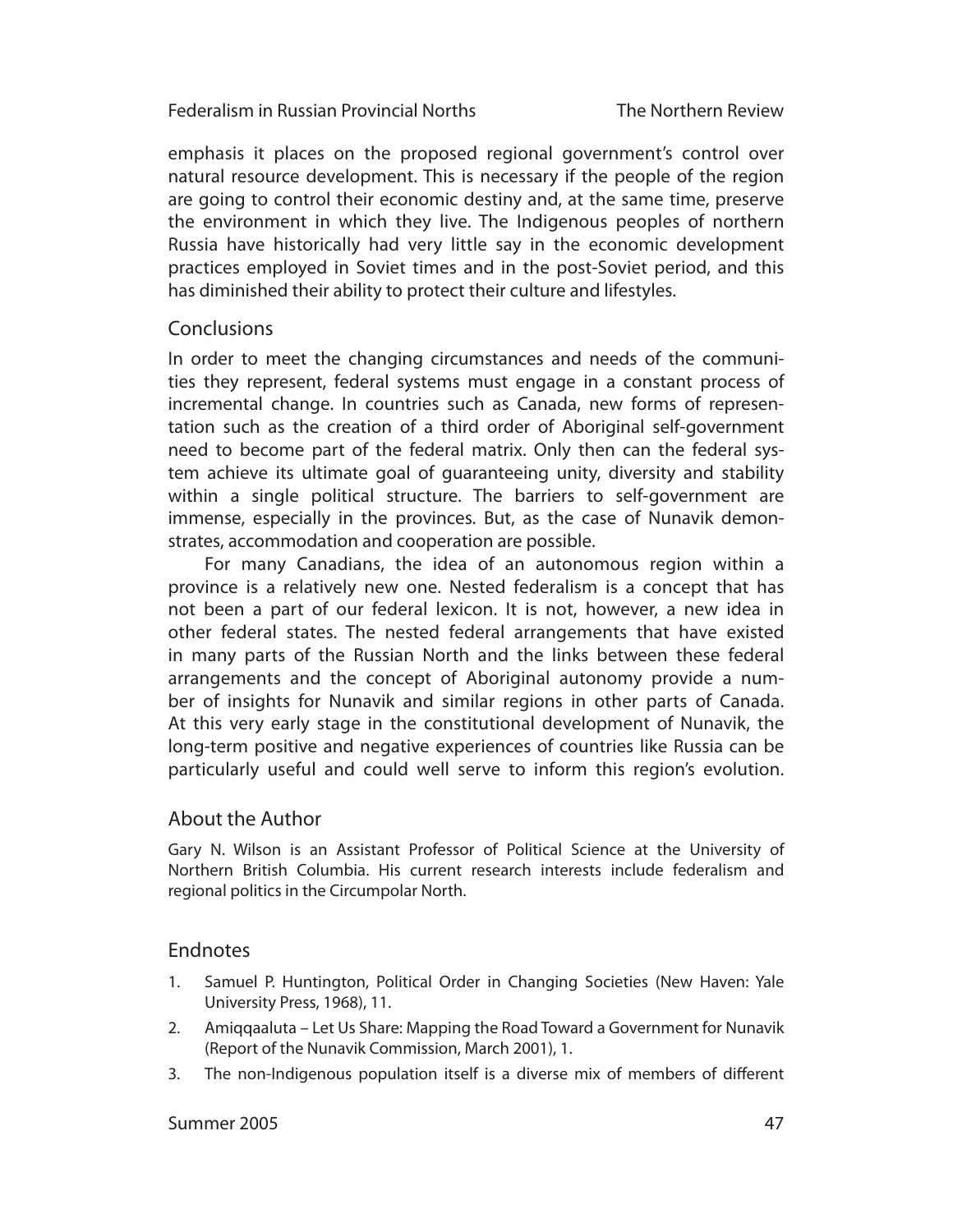ethnic groups and nationalities, including Russians, Ukrainians, Tatars, Bashkirs and Azeris to name a few.

- 4. Nikolai Vakhtin, "Native Peoples of the Russian Far North," in Minority Rights Group (ed.), Polar Peoples: Self-Determination and Development (London: Minority Rights Publications, 1994), 54.
- 5. Ronald Grigor Suny, "Transcaucasia: Cultural Cohesion and Ethnic Revival in a Multinational Society," in Lubomyr Hajda and Mark Beissinger (eds.), The Nationalities Factor in Soviet Politics and Society (Boulder: Westview Press, 1990), 235.
- 6. Vakhtin, "Native Peoples," 63.
- 7. Gary N. Wilson, "Matryoshka Federalism and the Case of the Khanty Mansiisk Autonomous Okrug," Post-Soviet Affairs 17, No. 2 (April-June 2001): 170.
- 8. Vakhtin, "Native Peoples," 62.
- 9. Vladimir Kryazhkov, "Status avtonomnykh okrugov: evolutsiya i problemy (The status of the autonomous okrugs: evolution and problems)," Rossiskaya federatsiya 2 (1996): 50.
- 10. Vakhtin, "Native Peoples," 72.
- 11. Gail Fondahl, "Siberia: Native Peoples and Newcomers in Collision," in Ian Bremmer and Ray Taras (eds.), Nations and Politics in the Soviet Successor States (Cambridge: Cambridge University Press, 1993), 489.
- 12. Greg Poelzer, "Devolution, Constitutional Development, and the Russian North," Post-Soviet Geography 36, No. 4 (1995): 209-10; EastWest Institute Regional Investor, 1, No. 44 (November 23, 1999).
- 13. In the Khanty Mansiiskii Autonomous Okrug in western Siberia, the Indigenous Khant and Mansii populations now comprise approximately 1.4 percent of the total population of the okrug, down from fifteen percent in the late 1950s. Ann Sheehy, "The Ethnodemographic Dimension," in Alastair McCauley, Soviet Federalism, Nationalism and Economic Decentralisation (New York: St. Martin's Press, 1991), 74.
- 14. Now that the centralized economic system has been dismantled, the regions are able to keep a much larger portion of the rents from resource extraction.
- 15. The term given to the 89 federal units in the Russian Federation.
- 16. In the Tyumen Oblast legislature, the two autonomous okrugs in the oblast (Khanty Mansiiskii and Yamalo-Nenetskii) actually have a majority of the seats, based on the fact that their combined population is larger than that of Tyumen proper (the area of Tyumen Oblast that does not include the okrugs). On the other hand in Krasnoyarskii Krai, the population (and representation of) the krai proper far exceeds that of the two okrugs (Evenkiiskii and Taimyrskii).
- 17. The federal constitution also provides little guidance. Article 66 (4) states that "the relations of autonomous areas that form part of a territory or region may be governed by federal law and a treaty between the bodies of state authority of the autonomous area and, respectively, the bodies of state authority of the territory or region."